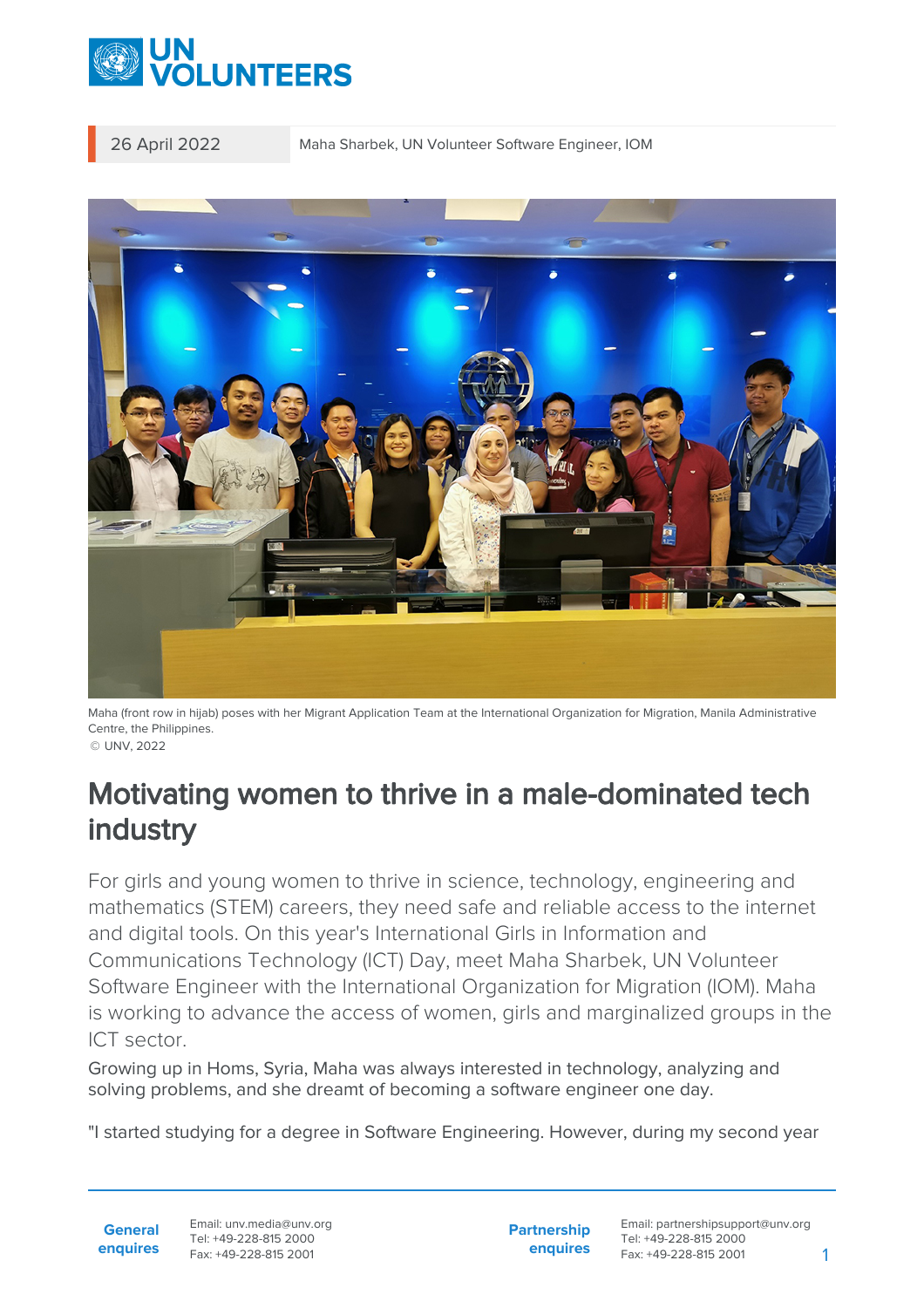

at the university, the Syrian crisis broke out, where I started volunteering as a first aider with the Syrian Arab Red Crescent to nurse victims," recalls Maha.

Not very long after, she was forcibly displaced, like many of her colleagues who had to leave the country. Challenges continued to mount, as extremely limited resources were available and security risks caused by the conflict continued to increase.

Despite everything, Maha eventually managed to complete her degree in Software Engineering. Since then, she has been empowering young girls and youth, teaching them computer basics, algorithms and programming, as a way of spreading her motivation.

Ensuring ICT access and safety for women and girls improves our access to employment opportunities. Likewise, it helps us to engage in social, economic and political spheres, as well as to fight for our basic rights and gender equality in the workforce. --Maha Sharbek, UN Volunteer Software Engineer with IOM, the Philippines

Despite having a degree, getting a job as a software engineer in Syria was a huge hurdle for Maha, because there were no specialized software companies in her city. She embarked on working remotely with companies outside her country as a software engineer until she got a job with a startup company. "At that time, I was the only woman in our small team," Maha says.

Maha had always wanted to work with a large team of professionals, and this pushed her to apply for a UN Volunteer opportunity she came across. "Joining the United Nations Volunteers (UNV) programme as a software developer in IOM's ICT Department in Manila changed my world," said Maha.

When she set her foot in the ICT Department in Manila, Maha noticed a significant difference from her previous working set-up. She was astonished to see many women in the field of technology, including in senior management roles. This motivated her to work even harder and keep improving.

"For the past three years since I joined UNV, I have learned a lot from the team. My assignment in Manila has prepared me to empower more young girls and women in technologies both here in the Philippines and back in my home country, Syria," explains Maha.

Maha's skills and experience make her a reliable partner in delivering

**General**

**enquires** Fax: +49-228-815 2001 Email: unv.media@unv.org Tel: +49-228-815 2000

**Partnership enquires**

Email: partnershipsupport@unv.org Tel: +49-228-815 2000 Fax: +49-228-815 2001 2